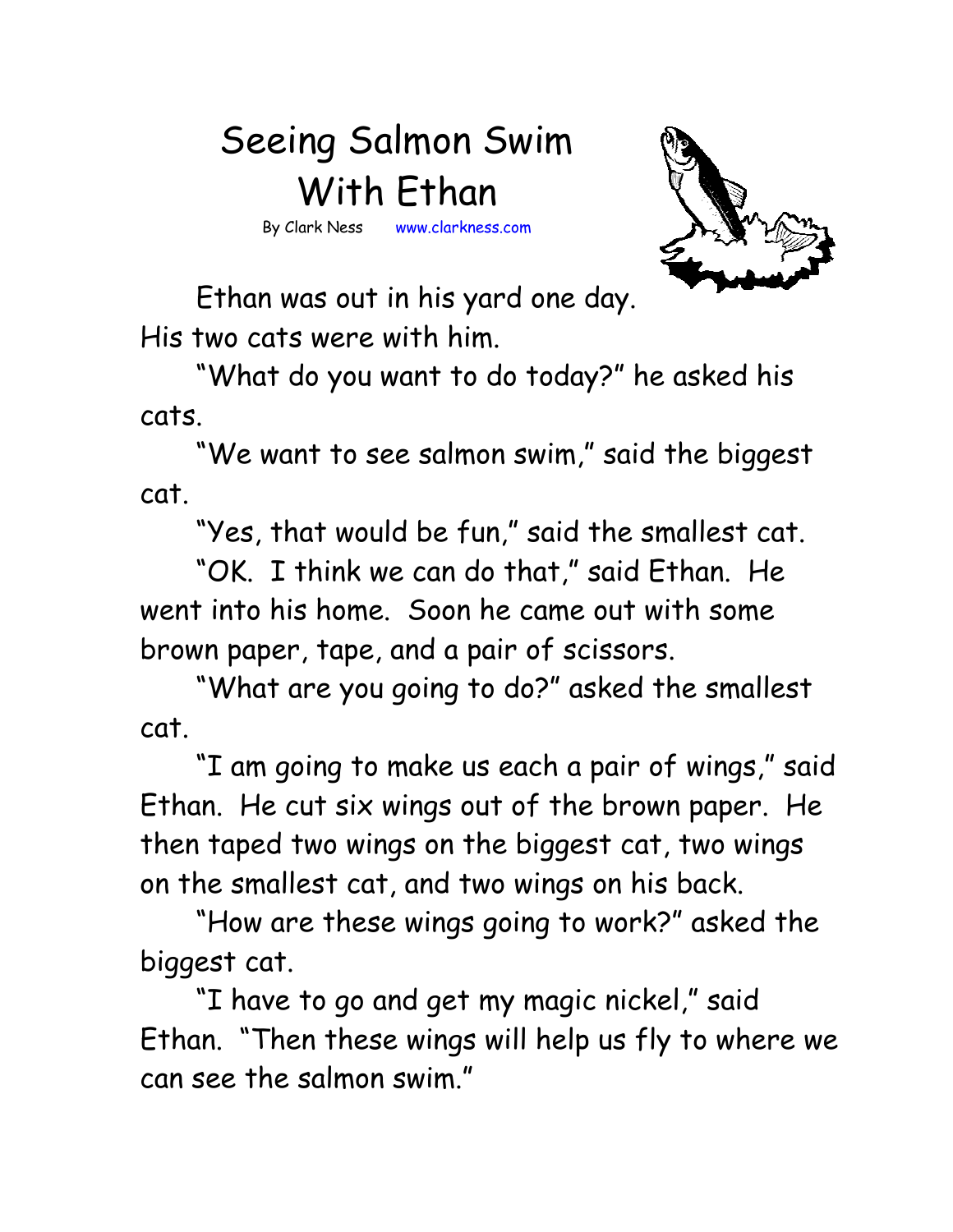Ethan went back into his home with the brown wings on his back. He was back in a wink with his magic nickel.

"Fly, fly, fly," he said.

Poof! Ethan and his two cats now had real wings on their backs. The biggest cat flapped his wings and lifted up off the ground. Ethan and the smallest cat did the same. They also lifted up off the ground.

"Follow me," said Ethan. He and the two cats flew up and away.

"Where are we going?" asked the smallest cat.

"We are going to a river near the ocean. The salmon swim up this river to where they lay their eggs," said Ethan.

In no time they were flying above a river near the ocean. They could see the salmon down in the water.

"We need to fly closer," said the biggest cat. The three of them flew down to just above the water. The salmon were huge. One salmon jumped up out of the water and almost hit Ethan.

"This is so cool to see," said the smallest cat. Ethan and his two cats flew above the salmon for almost an hour. They had fun watching the salmon swim and jump.